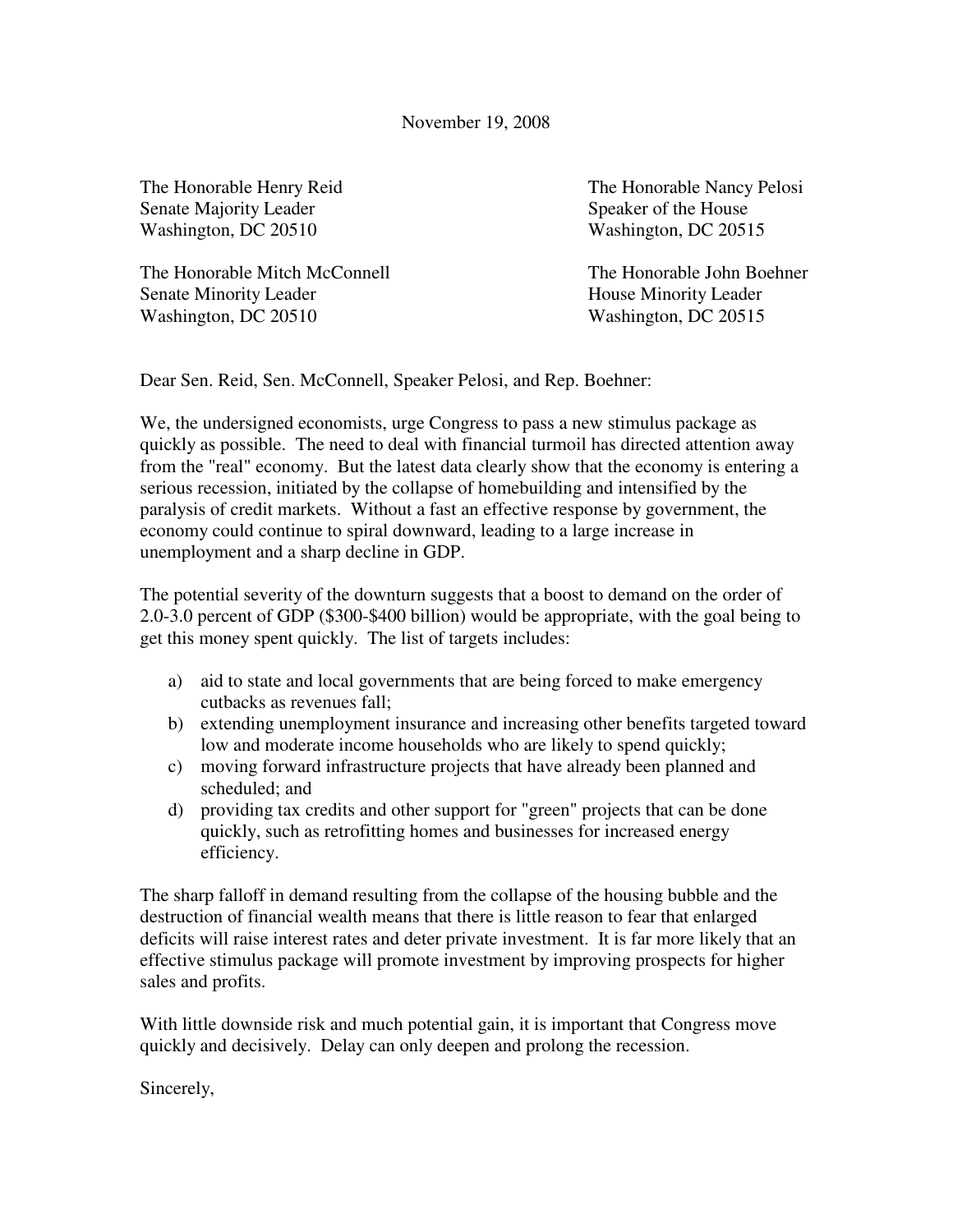*Economists' Letter to Congress November 19, 2008 Page 2 of 6* 

CALIFORNIA George Akerlof, *Nobel Laureate*, University of California, Berkeley Sylvia A. Allegretto, University of California, Berkeley Peter Berck, University of California, Berkeley Clair Brown, University of California, Berkeley Susan Carter, University of California, Riverside Carol Chetkovich, Mills College Mussaddeq Chowdhury, University of Redlands Cecilia Conrad, Scripps College Richard Cornwall James Cypher, California State University, Fresno Paul A David, Stanford University James Bradford DeLong, University of California, Berkeley James Devine, Loyola Marymount University Gary Dymski, University of California, Riverside Elena Foshay Deborah Garvey, Santa Clara University Lisa Grobar, California State University, Long Beach Greg Hunter, California State Polytechnic University, Pomona Michael Intriligator, University of California, Los Angeles Dorene Isenberg, University of Redlands Sanford M. Jacoby, University of California, Los Angeles Lori Kletzer, University of California, Santa Cruz Tom Larson, California State University, Los Angeles David Levine, University of California, Berkeley Yan Liang, University of Redlands Victor Lippit, University of California, Riverside Diane Macunovich, University of Redlands Mark Maier, Glendale College Eric Nilsson, California State University, San Bernardino Michael Perelman, California State University, Chico Steven Raphael, University of California, Berkeley Michael Reich, University of California, Berkeley Lynda Rush, California State Polytechnic University, Pomona Harley Shaiken, University of California, Berkeley Todd Sorensen, University of California, Riverside Roger Sparks, Mills College Frank Stricker, CSU Dominguez Hills and CA Faculty Union Myra Strober, Stanford University Richard Sutch, University of California, Riverside Chris Tilly, University of California, Los Angeles Gavin Wright, Stanford University

Carol Zabin, University of California, Berkeley

## COLORADO

Alexandra Bernasek, Colorado State University Elissa Braunstein, Colorado State University P. Sai-wing Ho, University of Denver Scott Lazerus, Western State College of Colorado Tom Mayer, University of Colorado Tracy Mott, University of Denver Anita Pena, Colorado State University Charles Revier, Colorado State University Steven Shulman, Colorado State University Rudiger von Arnim, University of Denver Richard Wobbekind, University of Colorado Yavuz Yasar, University of Denver Michael Zimmerman, Colorado Public Utilities Commission

#### **CONNECTICUT**

Jane D'Arista, Financial Markets Center Catherine Forman, Quinnipiac University Candace Howes, Connecticut College Miguel Ramirez, Trinity College Rasika Ranasinghe, Connecticut College

# DISTRICT OF COLUMBIA

Henry Aaron, Brookings Institution Dean Baker, Center for Economic and Policy Research Barbara R. Bergmann, American University Charles Betsey, Howard University Josh Bivens, Economic Policy Institute Ron Blackwell, AFL-CIO Rebecca Blank, Brookings Institution Gary Burtless, The Brookings Institution Mary Lou Egan, Bendick and Egan Economic Consultants, Inc. Kai Filion, Economic Policy Institute Jessica Gordon Nembhard, CEJJES Institute and National Economic Association Heidi Hartmann, Institute for Women's Policy Research Ariane Hegewisch, Institute for Women's Policy Research Harry Holzer, Georgetown University Helene Jorgensen, Center for Economic and Policy Research Hank Leland, Service Employees International Union Marc Mealy, US ASEAN Business Council Lawrence Mishel, Economic Policy Institute Austin Nichols, Urban Institute Aaron Pacitti, American University Andrew Reamer, The Brookings Institution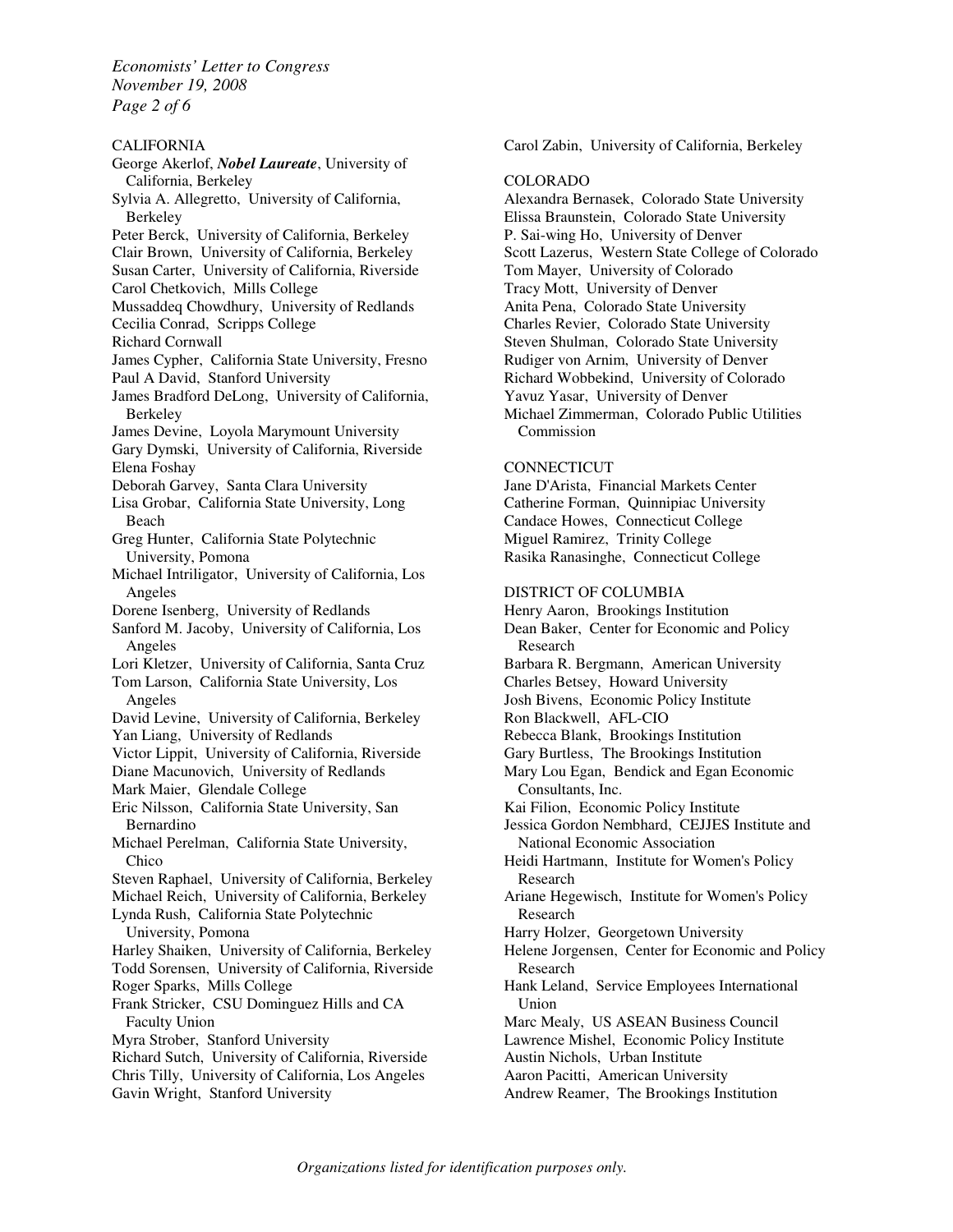*Economists' Letter to Congress November 19, 2008 Page 3 of 6* 

John Schmitt, Center for Economic and Policy Research Heidi Shierholz, Economic Policy Institute Mark Weisbrot, Center for Economic and Policy Research Howard Wial, The Brookings Institution

## FLORIDA

Robert Burkhardt, University of Florida Carmen Diana Deere, University of Florida Carole Green, University of South Florida Patrick Mason, Florida State University Charles Rock, Rollins College

# GEORGIA

Tanweer Akram Sarah Jacobson, Georgia State University

#### IOWA

Peter Fisher, The Iowa Policy Project Ismael Hossein-zadeh, Drake University

# IDAHO

Martin Orr, Boise State University Sergio Romero, Boise State University

### ILLINOIS

Ron Baiman, DePaul University Marianne Ferber, University of Illinois at Urbana-Champaign Mark Johnson, Chicago State University Paul Lockrd, Black Hawk College Joseph Persky, University of Illinois at Chicago Samuel Rosenberg, Roosevelt University Calvin Trapp, Roosevelt University

### INDIANA

Charles Davis, Indiana University - Purdue University Indiana Amitava Dutt, University of Notre Dame Lawrence Marsh, University of Notre Dame Jaime Ros, University of Notre Dame Martin Wolfson, University of Notre Dame

# KANSAS

Jennifer Ball, Washburn University Philip Mauceri, University of Northern Iowa Joshua Rosenbloom, University of Kansas

### **KENTUCKY**

Malcolm Robinson, Thomas More College James Ziliak, University of Kentucky

**MASSACHUSETTS** Frank Ackerman, Stockholm Environment Institute and Tufts University Randy Albelda, University of Massachusetts Boston M. V. Lee Badgett, University of Massachusetts Amherst Jim Campen, Americans for Fairness in Lending Jessica Carrick-Hagenbarth, University of Massachusetts Amherst Arthur Casimir, Western New England College Karen Conway, University of New Hampshire James Crotty, University of Massachusetts Amherst Anita Dancs, Western New England College David Danning, University of Massachusetts Boston Peter Diamond, Massachusetts Institute of Technology Gerald Epstein, University of Massachusetts Amherst Colleen Fahy, Assumption College Ellen Frank, University of Massachusetts Boston Gerald Friedman, University of Massachusetts Amherst Heidi Garrett-Peltier, University of Massachusetts Neva Goodwin, Tufts University Carol E. Heim, University of Massachusetts Amherst James Heintz, University of Massachusetts Amherst Adam Hersh, University of Massachusetts Arjun Jayadev, University of Massachusetts Boston J K Kapler, University of Massachusetts Boston Thomas Kochan, Massachusetts Institute of Technology Laurence Kotlikoff, Boston University Supriya Lahiri, University of Massachusetts Lowell Charles Levenstein, University of Massachusetts Lowell Catherine Lynde, University of Massachusetts Boston Arthur MacEwan, University of Massachusetts Boston Julie Matthaei, Wellesley College Ellen Meara, Harvard Medical School Michael Meeropol, Western New England College Fred Moseley, Mount Holyoke College Philip Moss, University of Massachusetts Lowell Julie Nelson, University of Massachusetts Boston Laurie Nisonoff, Hampshire College Paul Osterman, Massachusetts Institute of Technology Karl Petrick, Western New England College Karen R. Polenske, Massachusetts Institute of Technology Robert Pollin, University of Massachusetts Amherst Joseph Ricciardi, Babson College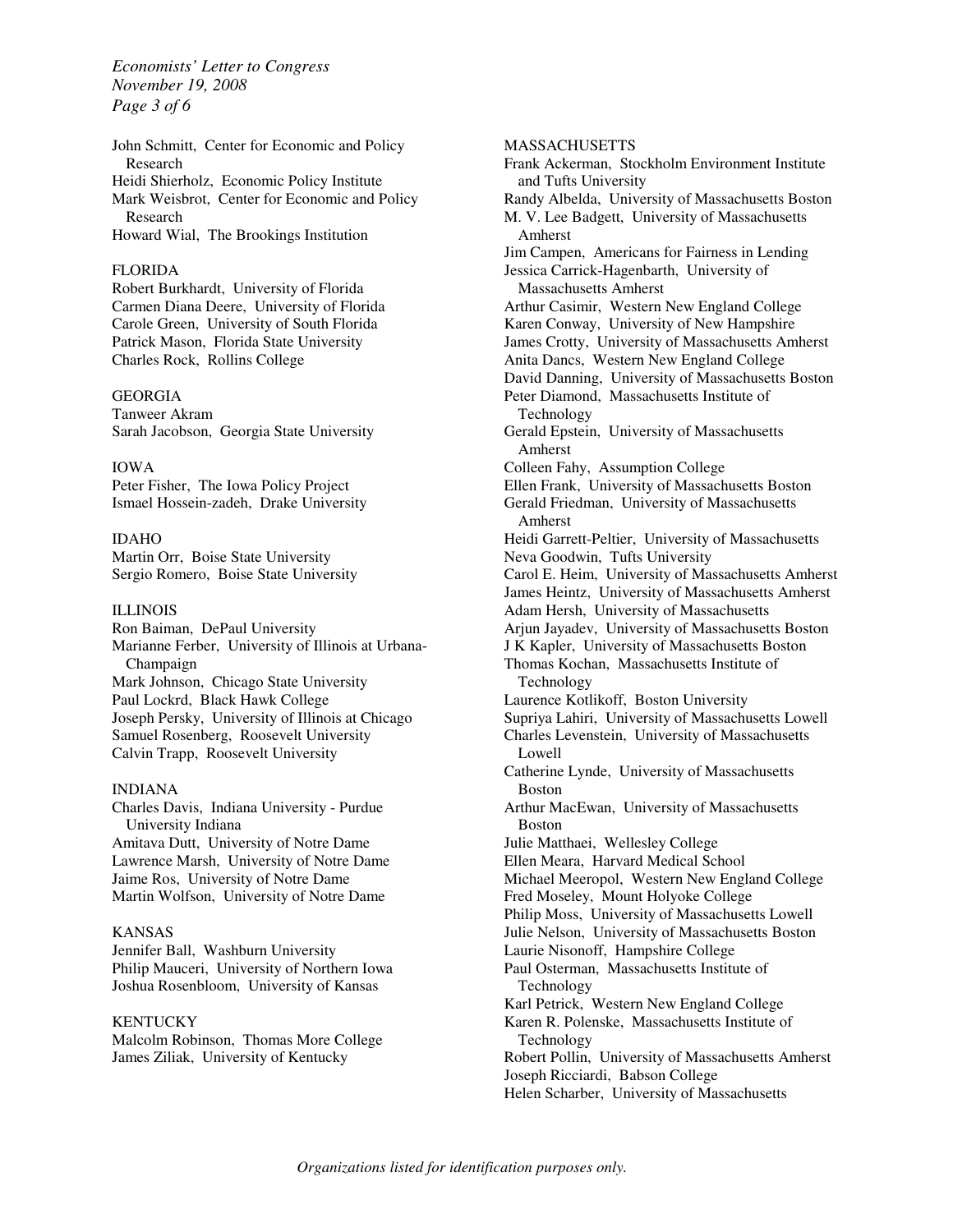*Economists' Letter to Congress November 19, 2008 Page 4 of 6* 

Juliet Schor, Boston College Mark Silverman, University of Massachusetts Amherst Peter Skott, University of Massachusetts Amherst Robert M. Solow, *Nobel Laureate*, Massachusetts Institute of Technology Peter Spiegler, University of Massachusetts Boston Joanne Spitz, University of Massachusetts Boston Mary Stevenson, University of Massachusetts Boston Peter Temin, Massachusetts Institute of Technology David Terkla, University of Massachusetts Boston Stanley Warner, Hampshire College Christian Weller, University of Massachusetts Boston Jeannette Wicks-Lim, University of Massachusetts Amherst Brenda Wyss, Wheaton College Ben Zipperer, University of Massachusetts Amherst

## MARYLAND

Gar Alperovitz, University of Maryland Jon Goldstein, GTBEconomics Robert Lynch, Washington College Ralph Sonenshine, American University Richard Wertheimer Evelyn Wright, International Resources Group

## MAINE

Susan Feiner, University of Southern Maine Barbara Fraumeni, Muskie School of Public Service, University of Southern Maine Michael Hillard, University of Southern Maine Bruce Roberts, University of Southern Maine

### MICHIGAN

David Arsen, Michigan State University Michael Belzer, Wayne State University Sheldon Danziger, University of Michigan David Doane, Oakland University Karl D. Gregory, Oakland University Margaret Levenstein, University of Michigan Hannah McKinney, Kalamazoo College Sid Mittra, Oakland University Kevin Murphy, Oakland University Frank Thompson, University of Michigan John Tower, Oakland University Jennifer Ward-Batts, Wayne State University Thomas Weisskopf, University of Michigan

### MINNESOTA

David Karjanen, University of Minnesota Pareena Lawrence, University of Minnesota, Morris Ann Markusen, University of Minnesota

MISSOURI Erik Olsen, University of Missouri Kansas City MISSISSIPPI Marianne Hill, Center for Policy Research NORTH CAROLINA Charles Becker, Duke University Victor Schoenbach, University of North Carolina at Chapel Hill NEW JERSEY Eileen Appelbaum, Rutgers University Oliver Cooke, Richard Stockton College of New Jersey Reza Ghorashi, Richard Stockton College of New Jersey Deborah Figart, Richard Stockton College of New Jersey Douglas Kruse, Rutgers University Melaku Lakew, Stockton State College Daniel Lawson, Drew University Ellen Mutari, Richard Stockton College of New Jersey Michele Naples, The College of New Jersey Cordelia Reimers, Hunter College, City University of New York Yana Rodgers, Rutgers University Subarna Samanta, The College of New Jersey Bernard Smith, Drew University Paula Voos, Rutgers University

### NEVADA

S. Charusheela, Univeristy of Nevada, Las Vegas Bernard Malamud, University of Nevada, Las Vegas

NEW YORK Marcellus Andrews, Barnard College Radhika Balakrishan, Marymount Manhattan College Erol Balkan, Hamilton College Nesecan Balkan, Hamilton College Peter Bell, State University of NY Lourdes Beneria, Cornell University Howard Botwinick, SUNY Cortland Howard Chernick, Hunter College, City University of New York Kimberly Christensen, Sarah Lawrence College Paul Christensen, Hofstra University Gregory DeFreitas, Hofstra University Thomas DelGiudice, SUNY, College at Old Westbury Rosemary DeRiso, Hofstra University Ranjit Dighe, SUNY Oswego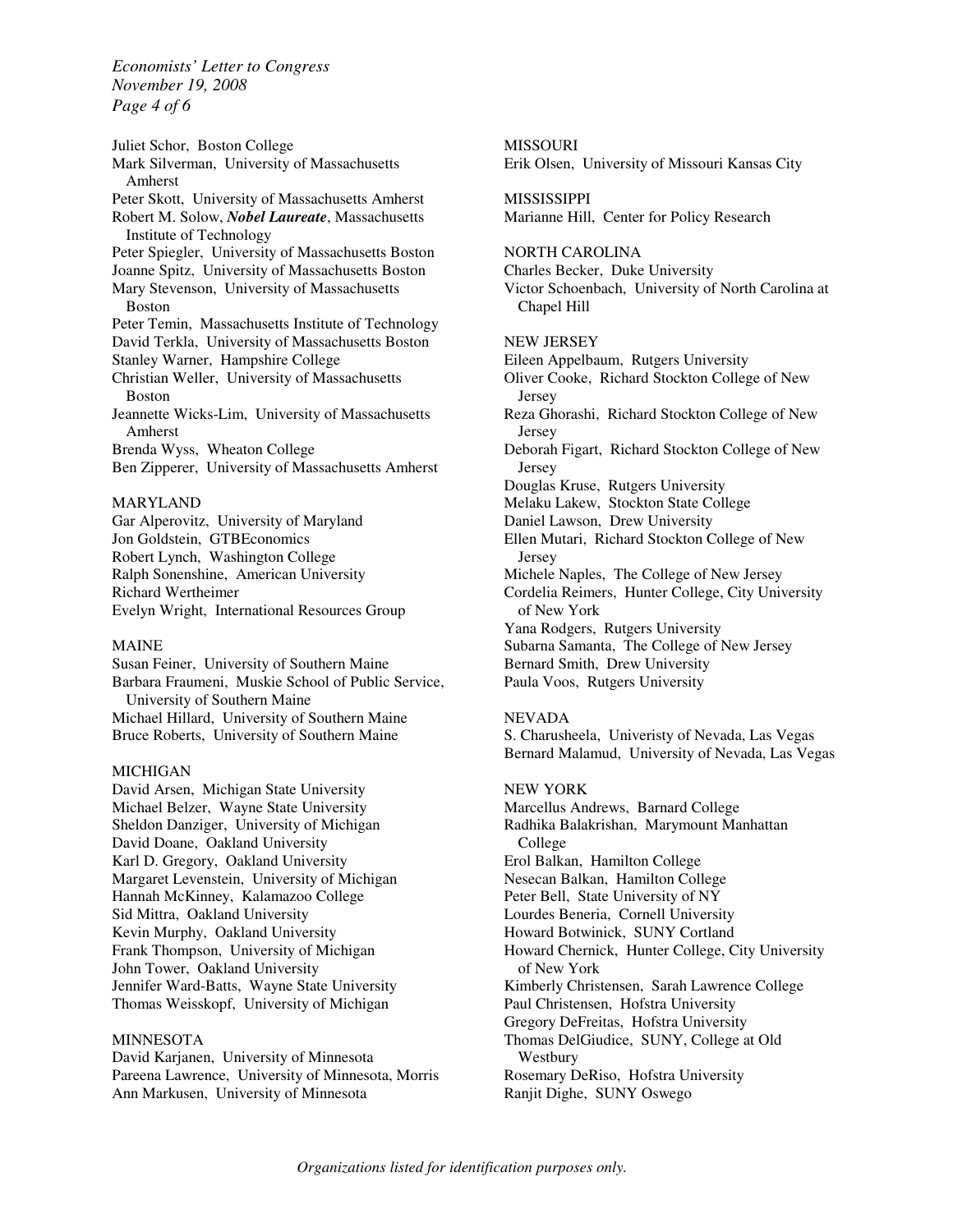*Economists' Letter to Congress November 19, 2008 Page 5 of 6* 

Alan Dye, Barnard College Max Fraad Wolff, New School University Anthony Gabb, St. John's University David Gabel, Queens College, City University of New York Chris Georges, Hamilton College Teresa Ghilarducci, The New School Ulla Grapard, Colgate University Christopher Gunn, Hobart and William Smith Colleges Robert Guttmann, Hofstra University Doug Henwood, Left Business Observer Conrad Herold, Hofstra University David Howell, The New School Jerome Joffe, St. John's University Brent Kramer, City University of New York Laurence Krause, SUNY, College at Old Westbury Rachel Kreier, Hofstra University Henry Levin, Columbia University Mark Levinson, UNITE HERE Jeff Madrick, New School University and Challenge Magazine Shane Mage, Collier's Encyclopedia Thomas Masterson, Levy Economics Institute of Bard College Roberto Mazzoleni, Hofstra University Patrick A. McGuire, Hobart and William Smith Colleges Judith McKinney, Hobart and William Smith Colleges Perry Mehrling, Barnard College Martin Melkonian, Hofstra University Tom Michl, Colgate University William Milberg, New School for Social Research Fatemeh Moghadam, Hofstra University Jamee Moudud, Sarah Lawrence College Michael Nuwer, State University of New York at Potsdam Jose Antonio Ocampo, Columbia University Pierre Ostiguy, Bard College Dimitri B. Papadimitriou, Levy Economics Institute of Bard College James Parrott, Fiscal Policy Institute Michael Pendleton, Buffalo State College Marilyn Power, Sarah Lawrence College Paddy Quick, St. Francis College John Roche, St. John Fisher College John Sarich, Cooper Union Ted Schmidt, SUNY College Buffalo Amy Schwartz, New York University Bhaswati (Bonu) Sengupta, Hofstra University Sumitra Shah, St. John's University Anwar Shaikh, New School for Social Research Myron Sharpe, M.E. Sharpe, Inc.

Perry Singleton, Syracuse University Joseph E. Stiglitz, *Nobel Laureate*, Columbia University Sharon Szymanski, Empire State College/SUNY Alexander Thompson, Vassar College Renee Toback Robert W. Turner, Colgate University Dale Tussing, Syracuse University Leanne Ussher, Queens College, City University of New York Don E. Waldman, Colgate University William Waller, Hobart and William Smith Colleges Lucy Law Webster, Economists for Peace and Security David Weiman, Barnard College Andrw Wyler-David, SUNY Purchase June Zaccone, Hofstra University Ajit Zacharias, Levy Economics Institute of Bard College

### OHIO

Robin Bartlett, Denison University Rudy Fichtenbaum, Wright State University Susan Helper, Case Western Reserve University Barbara Hopkins, Wright State University Ida Mirzaie, The Ohio State University Sirisha Naidu, Wright State University Paulette Olson, Wright State University Edith Rasell, United Church of Christ Justice & Witness Ministries Jim Rebitzer, Case Western Reserve University Jeffrey Stewart, University of Cincinnati

## **OREGON**

Patricia A. Atkinson, Portland State University Alison Butler, Willamette University Michael Fogarty, Portland State University Marty Hart-Landsberg, Lewis and Clark College Mary King, Portland State University Sheila Martin, Portland State University Alok Ray, Portland State University Sarah Tinkler, Portland State University Linda Wilcox Young, Southern Oregon University Helen Youngelson-Neal, Portland State University

# PENNSYLVANIA

Nina Banks, Bucknell University Chuck Barone, Dickinson College Roger Bove, West Chester University (retired) Irene Buhalo, Janney Montgomery Scott LLC Brendan Cushing - Daniels, Gettysburg College Bob Drago, Penn State University David Elesh, Temple University Lonnie Golden, Penn State Abington